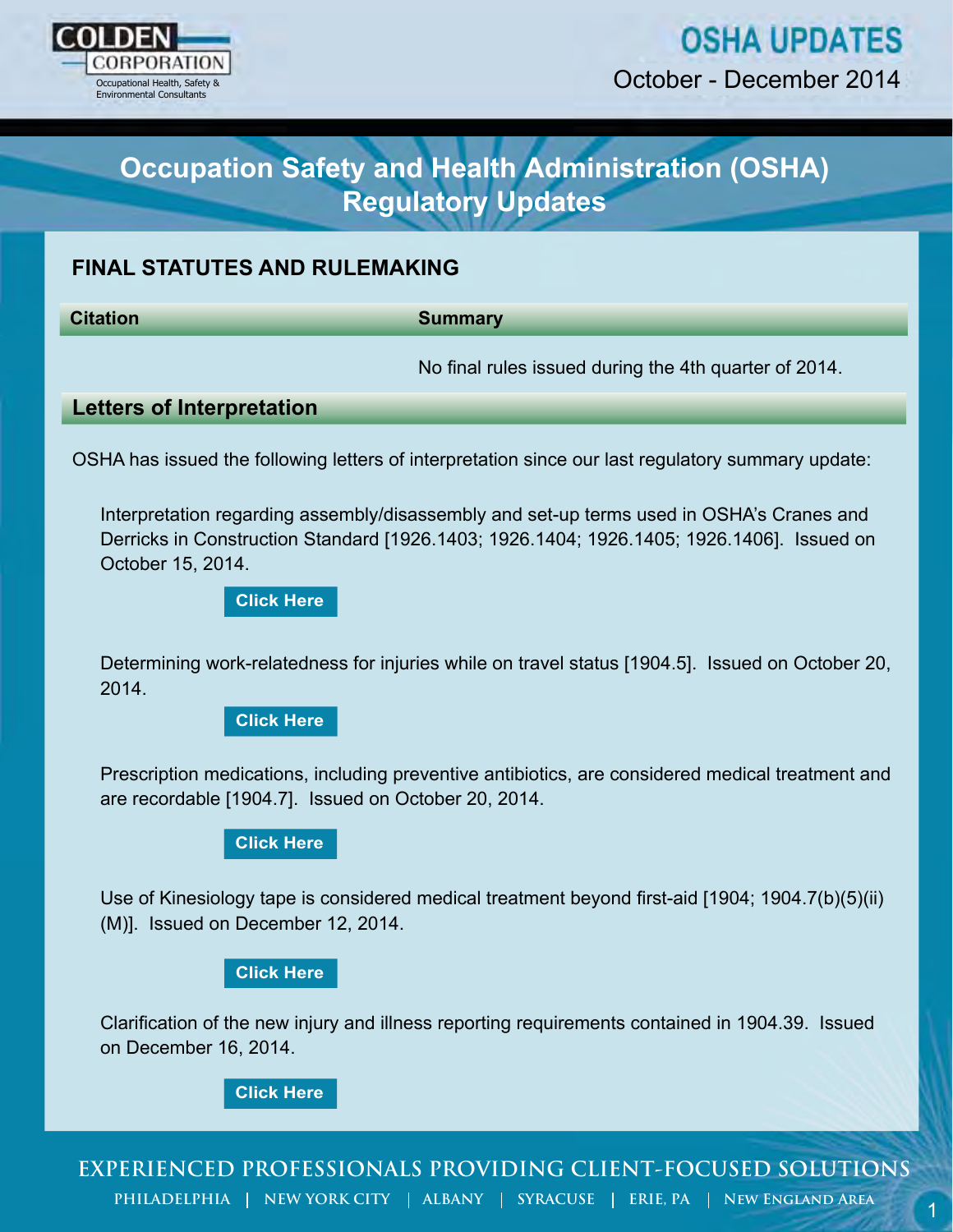

# **Other Recent Developments**

#### **OSHA publishes directive for compliance officers for inspecting cranes and derricks**

OSHA issued a directive for OSHA compliance officers on enforcing the requirements of the Cranes and Derricks in Construction standard. The new directive provides OSHA compliance personnel with direction on performing inspections where power-operated equipment, covered by Subpart CC - Cranes and Derricks in Construction, is present on a construction worksite. The Cranes and Derricks standard was issued in 2010. A copy of OSHA Directive Number CPL 02-01-057 is available on the OSHA Website at:

#### **[Click Here](https://www.osha.gov/OshDoc/Directive_pdf/CPL_02-01-057.pdf)**

#### **New web resource for residential construction employers to protect workers from falls**

A new website provides details about equipment highlighted in OSHA's Guidance Document for Residential Construction. A description or purpose of each fall protection device is listed, as well as the stage of construction where the device could be used, pictures of the device in use, installation instructions, and information about the manufacturer, vendors, and cost. The site, which incorporates input from residential construction workers, safety personnel, trainers, and contractors, was developed by Dr. Vicki Kaskutas, a researcher from Washington University School of Medicine, with support from the Center for Construction Research and Training through a National Institute for Occupational Safety and Health cooperative agreement.

#### **[Click Here](http://www.ot.wustl.edu/fptech/homepage.htm)**

## **New OSHA wallet cards available: OSHA Reporting Requirements for Employers and OSHA's Hazard Identification Training Tool**

A new wallet-sized card, OSHA Reporting Requirements for Employers, details the severe injuries employers are now required to report to OSHA. For employers in Federal OSHA states, the new reporting requirements went into effect on January 1, 2015. The card also explains how employers can report by phone, online and in person. The card is available at:

**[Click Here](https://www.osha.gov/Publications/OSHA3754.pdf)**

**EXPERIENCED PROFESSIONALS PROVIDING CLIENT-FOCUSED SOLUTIONS PHILADELPHIA | NEW YORK CITY | ALBANY | SYRACUSE | ERIE, PA | NEW ENGLAND AREA**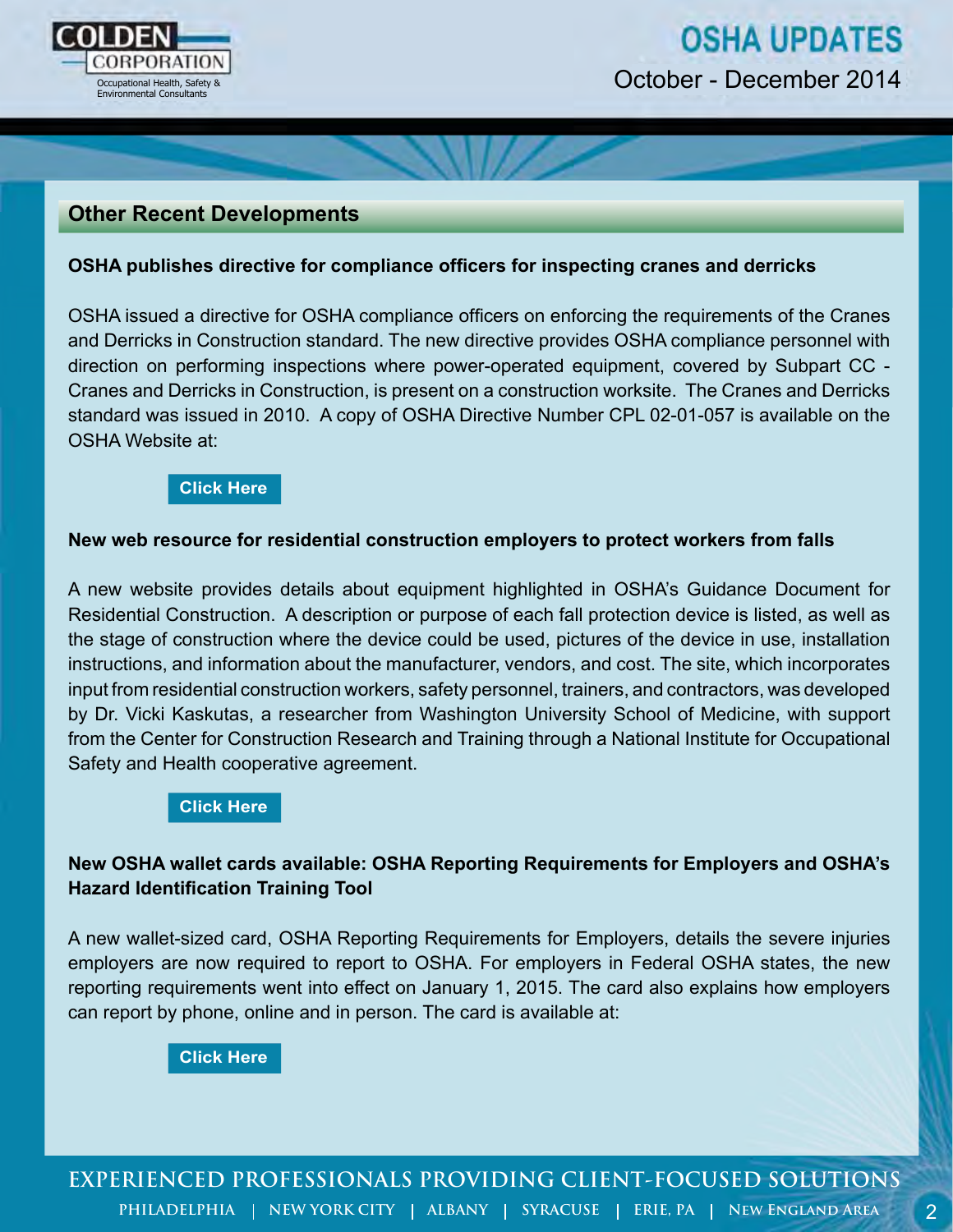

Another new wallet card, OSHA's Hazard Identification Training Tool, advertises a new training tool from OSHA designed to educate businesses about the hazard identification process using realistic workplace simulations. The card is available at:



# **New fact sheets available on tube and coupler scaffold safety: Planning and Design and Erection and Use**

Two new OSHA fact sheets: Tube and Coupler Scaffold Planning and Design and Tube and Coupler Scaffold Erection and Use, are now available to help employers protect construction workers using tube and coupler scaffolding. Workers building scaffolds are at risk for serious injury from falls and tip-overs, being struck by falling tools and other hazards, and electrocution from energized power lines. Before starting any scaffold project, employers should conduct a hazard assessment to ensure the safety of their workers. The new fact sheets are available at:

OSHA FS-3760 OSHA FS-3759 **[Click Here](https://www.osha.gov/Publications/OSHA_FS-3760.pdf)**

**[Click Here](https://www.osha.gov/Publications/OSHA_FS-3759.pdf)**

#### **BLS reports decline in workplace injuries and illnesses continued last year**

The Bureau of Labor Statistics published their annual report on workplace injuries and illnesses on December 4, 2014 and stated that three million workers sustained nonfatal workplace injuries and illnesses in 2013. Dr. David Michaels, assistant secretary of labor for occupational safety and health, issued a statement on the report. "We are encouraged that the rates continue to decline over the past few years, even during this period of healthy economic growth when we would expect the rate of injuries to rise. The decrease in the injury rate is a product of tireless work by those employers, unions, worker advocates and occupational safety and health professionals all coupled with the efforts of federal and state government organizations that make worker safety and health a high priority each and every day." Additional information is available at:

**[Click Here](http://www.bls.gov/news.release/osh.nr0.htm)**